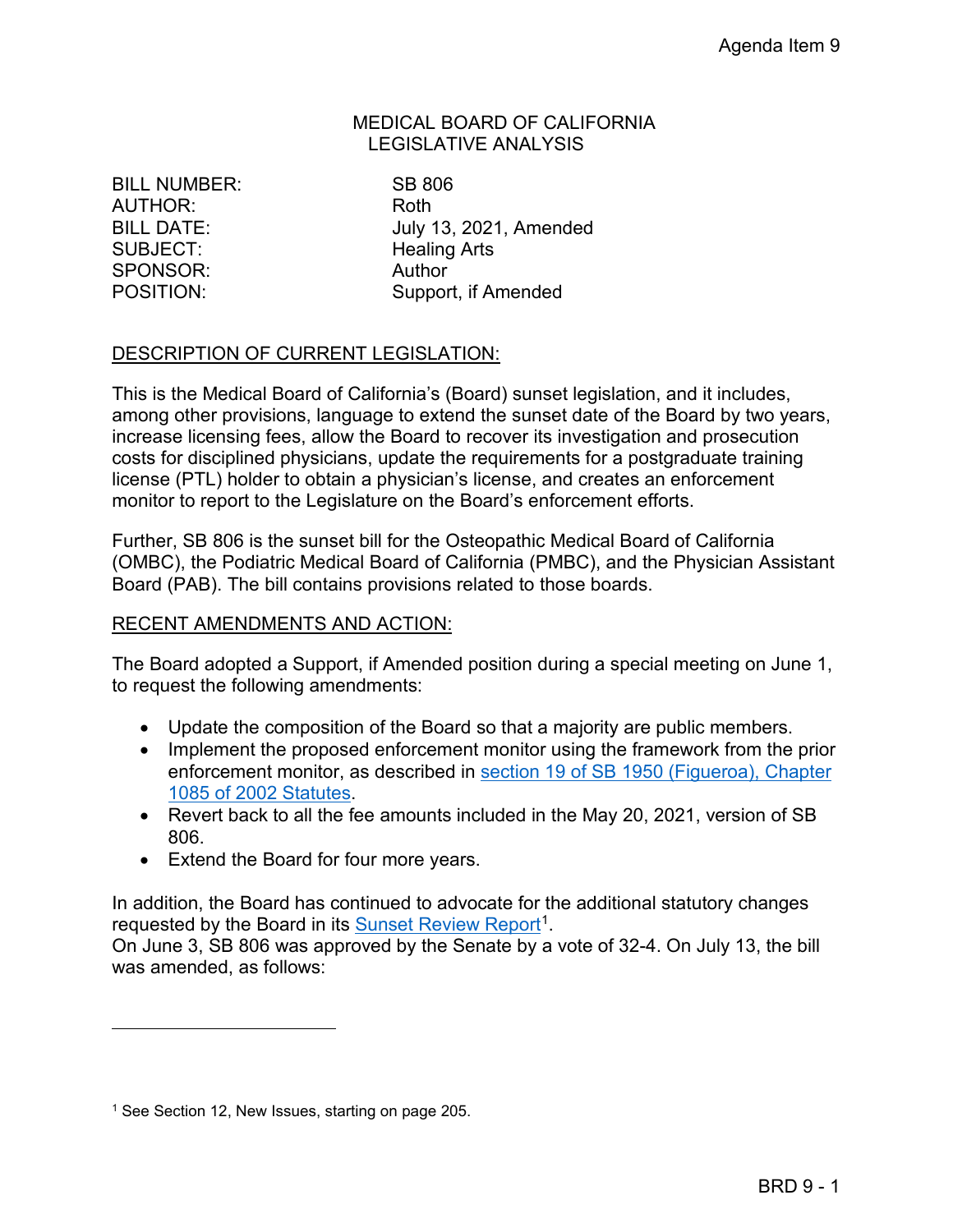- Added language regarding the role of an enforcement monitor.
- Updates eligibility criteria for an institution to qualify as an academic medical center, related to certain Board special permit programs.
- Authorizes the Board to require certain license applications be submitted on an electronic form, or another form, including renewing physicians, licensed midwives, and the various polysomnographic registrants.
- Removes the requirement that the Board send paper notices to physicians who are approaching their renewal date.
- Requires all licensees to have an email address and report it to the Board no later than July 1, 2022.
- expiration, rather than the 90-day timeframe under current law, is subject to • States that a licensee who fails to renew their license within 30 days after penalty and delinquency fees.
- Clarifies requirements for reporting malpractice settlements and requires licensees to provide to the Board a copy of reportable civil settlement agreements.
- • States the intent of the Legislature to require an individual to apply for a physician and surgeon license upon completion of the first year of postgraduate training. Further, that physician and surgeon would only be eligible to retain or renew their license if they continue in postgraduate training and complete 36 months of credit in their program.
- • Provides the Board may authorize the Executive Director to issue a confidential letter of advice<sup>[2](#page-1-0)</sup> to a licensee to resolve a complaint against that licensee. Requires the Board to conduct a rulemaking prior to implementing this authority.
- Authorizes a licensee to stipulate to the surrender of their license for a 10-year period, for certain criminal convictions.
- Prior to referral to the field for investigation, requires quality of care complaints involving licensed midwives to be reviewed by a medical consultant with education, training, and expertise in midwifery.
- Includes certain changes to statutes related to the OMBC, PMBC, and PAB.
	- recommendations to the Board regarding the scope of practice for  $\circ$  Among other provisions, eliminates the requirement that the PAB make physician assistants. Also, it eliminates Board authority to adopt, amend, and repeal regulations related to the practice of physician assistants.

Throughout this year, Board staff have been in regular contact with the Legislature advocating for the Board's position on SB 806, including the Board's proposals provided in the Sunset Report. This included the ongoing involvement of the Board President, who participated in key meetings with legislators, and along with the Vice President, testified during the Board's sunset hearings.

<span id="page-1-0"></span><sup>&</sup>lt;sup>2</sup> See the Board's **Sunset Report**, page 217.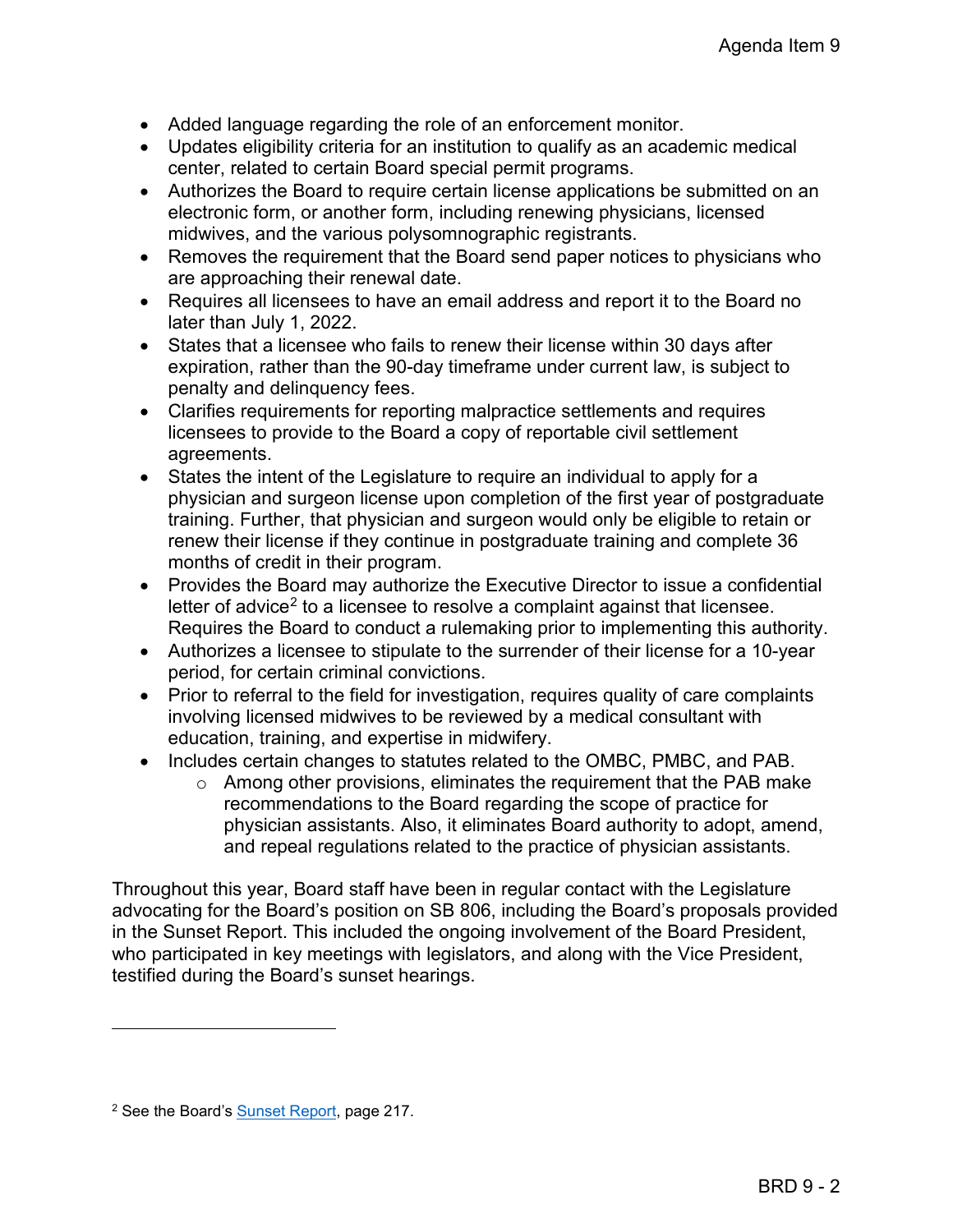#### BACKGROUND:

 Executive Director, the Legislature and Governor must enact a bill this year. Sunset review is the Legislature's regular process to review the operations, budget, and other laws related to the boards and bureaus within the Department of Consumer Affairs (DCA). To extend the authority to appoint the Members of the Board and the Board's

In December 2020, the Board published its Sunset Review Report, which contained several statutory requests for the Legislature to consider enacting into law, which are discussed in priority order in Section 12, New Issues.

Current law generally requires an applicant to obtain 36 months of postgraduate training in an approved program to qualify for licensure in this state. Following graduation from medical school, an unlicensed individual must obtain a PTL to participate in a postgraduate training program, as these programs require a participant to practice medicine.

The Board has become aware of challenges facing certain PTL holders, including an inability to bill Medi-Cal for services when moonlighting outside of their postgraduate training program.

#### ANALYSIS:

SB 806 contains several key provisions related to the Board:

#### *Implements Modest Licensing Fee Increases*

 approved the recommendations of the new fee amounts and included them within the The Board last increased its initial licensure and renewal fees for physicians on January 1, 2007. In January 2020, [an independent analysis](https://www.mbc.ca.gov/About/Meetings/Material/31223/brd-AgendaItem7-20200130.pdf) of the Board's revenue and expenditures proposed increases to most of the Board's fee amounts. The Board Board's Sunset Report.

To support the Board's fund, the Board is scheduled to receive a \$12 million dollar loan from the Bureau of Automotive Repair in FY 2021-22. According to DCA, that loan would need to be repaid, with interest, within 24 months of the date in which it is taken.

 proposed physician fee increase (\$783 to \$863) is not sufficient to support the Board's Except for the initial licensure and renewal fees for physicians, all of the new fee amounts requested by the Board are included within SB 806. Unfortunately, the operations.

 A fund condition report is attached to this analysis. The report estimates the new revenue expected under SB 806 (including the loan proceeds) and projects that the Board's fund will go negative sometime in Fiscal Year (FY) 2022-23 (between July 1, 2022, and June 30, 2023).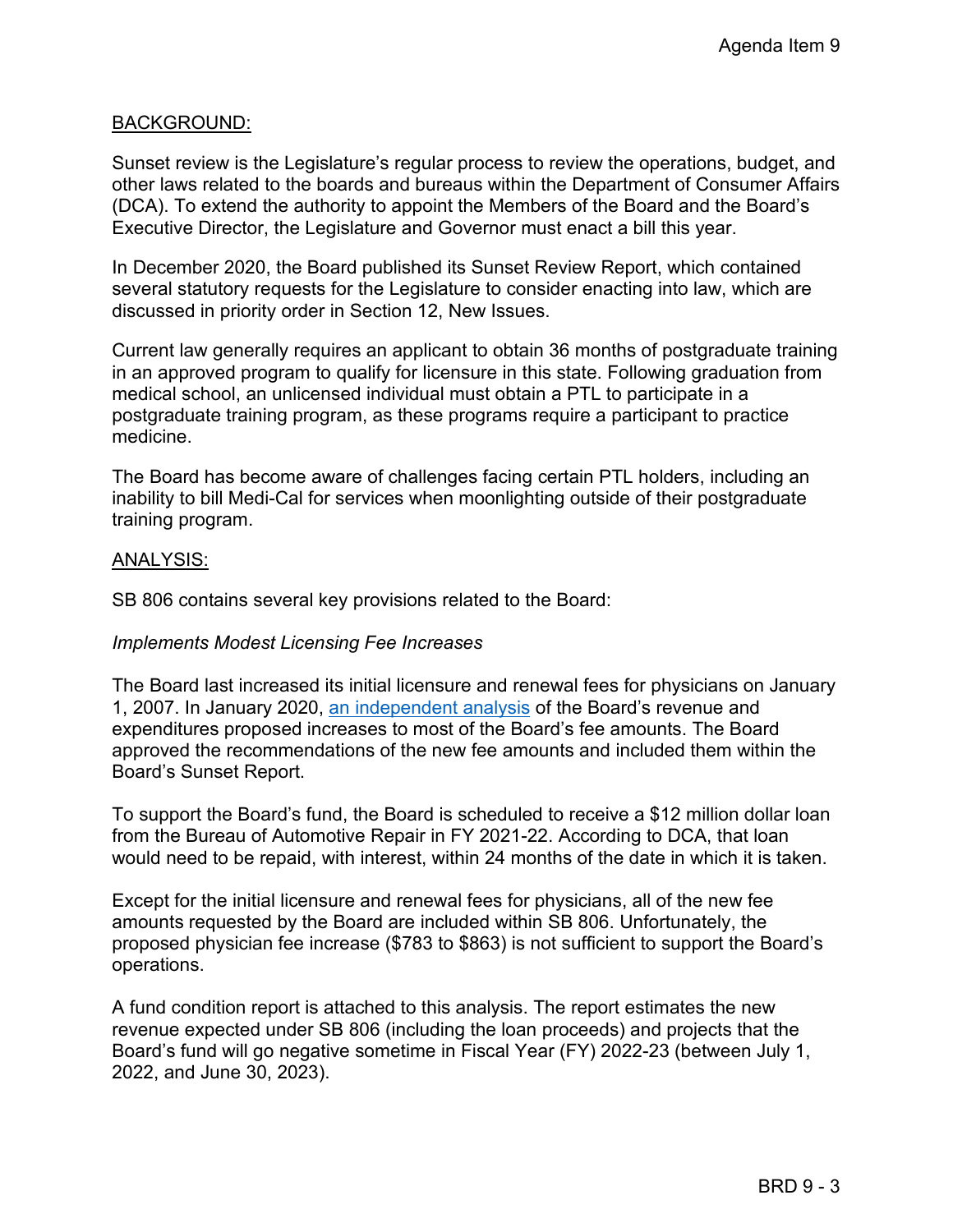ensure the solvency of the Board's fund. SB 806 requires the Legislature to review the initial licensure and renewal fee amounts for physicians in 2022 to determine whether a future fee increase is necessary to

#### *Restores Cost Recovery*

SB 806 repeals the language $^3$  that prevents the Board from obtaining investigation and prosecution costs for a disciplinary proceeding against a physician licensee. As discussed in its Sunset Report, the Board lost this authority in 2006 and believes it will help offset the costs of its investigations and may provide an incentive for licensees to settle their case at an earlier time. Earlier settlements would allow the Board to more quickly impose discipline and limit certain costs associated with the administrative hearing process.

In response to a request to the Legislature for projected cost recovery (CR) revenue, Board staff reported the following:

|            | 3-Year<br><b>Discipline</b><br>Rate Average | Projected<br>Amount<br>Ordered | <b>Projected Amount</b><br>Collected |
|------------|---------------------------------------------|--------------------------------|--------------------------------------|
| FY 2021-22 | 174 <sup>4</sup>                            | \$1,315,670.29                 | \$409,831.305                        |
| FY 2022-23 | 348                                         | \$2,670,810.70                 | \$819,662.59                         |
| FY 2023-24 | 348                                         | \$2,710,872.86                 | \$1,688,873.79                       |
| FY 2024-25 | 348                                         | \$2,751,535.95                 | \$1,714,206.90                       |

 determined that OMBC had an average CR order amount of \$7,561 and a collection The projections in the above chart were developed based upon a review of OMBC's CR orders and collections over a five- and 10-year period, respectively. The evaluation rate of 62.3 percent. The amounts ordered and collected in FY 2023-24 and 2024-25 are adjusted for inflation by 1.5 percent, annually.

### *Updates the Postgraduate Training Licensure Program*

SB 806 renames the postgraduate training license as the postgraduate license. For context, current PTL holders are generally unable to enroll in, and receive payment for services through, Medi-Cal outside their training program, which limits their ability to moonlight in other facilities. According to the Department of Health Care Services,

<span id="page-3-0"></span><sup>3</sup> [See Business and Professions Code \(BPC\) section 125.3\(k\)](https://leginfo.legislature.ca.gov/faces/codes_displaySection.xhtml?sectionNum=125.3.&lawCode=BPC) 

<span id="page-3-1"></span><sup>4</sup> Assumes an implementation date of January 1, 2022.

<span id="page-3-2"></span><sup>5</sup> Assumes half the collection rate the first year CR is implemented.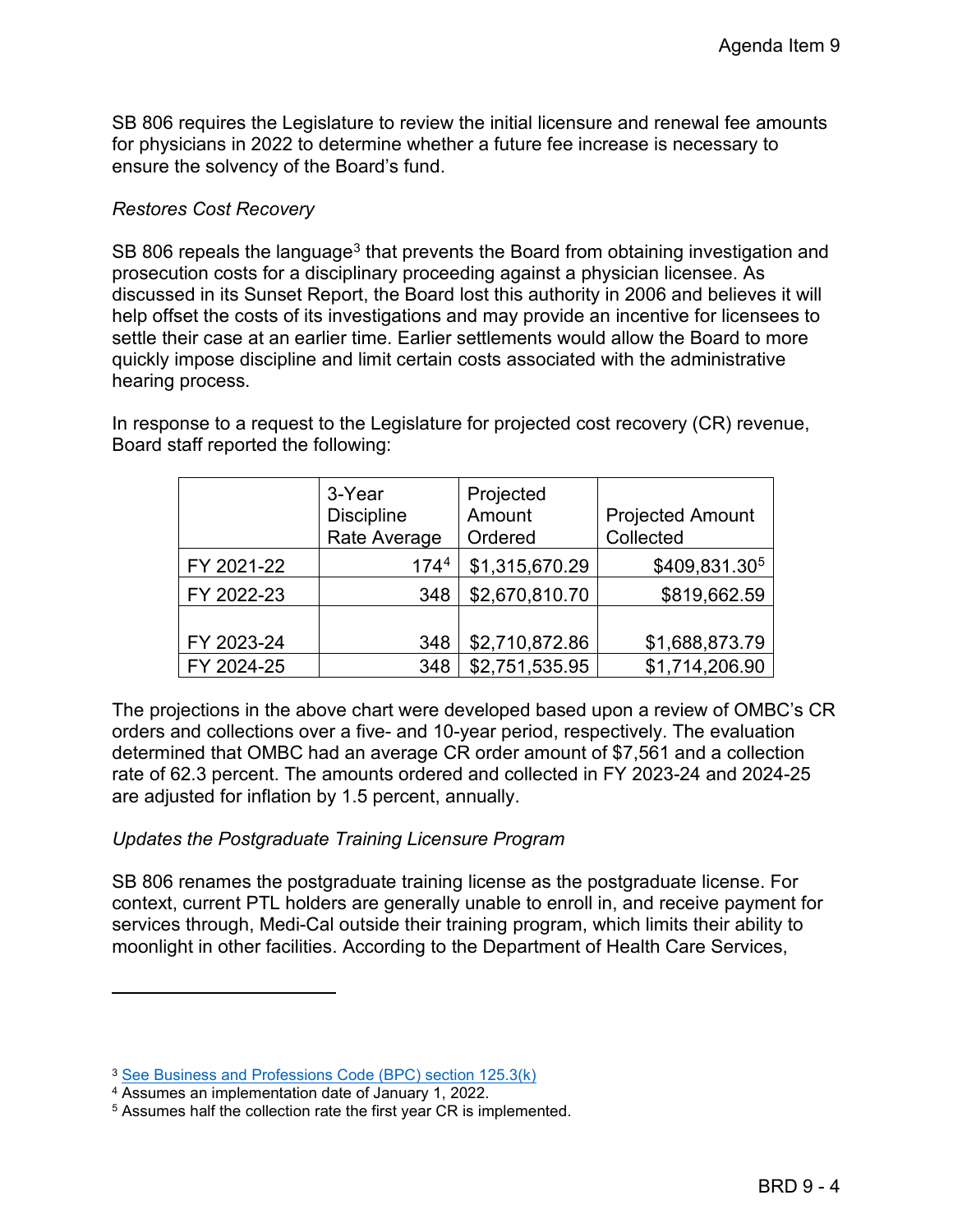because they consider the PTL to be a restricted license. which manages the Medi-Cal program, PTL holders are ineligible for this program

prescribe buprenorphine, a medication used to help treat opioid addiction. Similarly, some physician organizations report that PTL holders are unable to receive approval from the Substance Abuse and Mental Health Services Administration to

prescribe buprenorphine, a medication used to help treat opioid addiction.<br>Currently, PTL holders are required to complete 36 months of postgraduate training, with 24 continuous months in the same program, to qualify for a physician's license. Some PTL holders who took a leave of absence during their training and did not complete 36 months of training as a result, may not qualify for licensure under current law. This change would allow a postgraduate licensee (renamed from the PTL) to obtain a physician's license if they receive credit for completing 36 months of postgraduate training, based upon the attestation of their postgraduate training program director.

 physician is authorized to sign. This may address concerns raised by stakeholders that Further, the bill clarifies that a postgraduate licensee is authorized to sign any forms a PTL holders have been unable to sign certain disability and employment related forms.

In addition, SB 806 states that upon review of supporting documentation, the board, in its discretion, may grant a physician's license to an applicant who demonstrates substantial compliance with the 36-month postgraduate training requirements.

 training. The intent of this proposal is to allow individuals to obtain a physician and their program director or leave their program after 12 months with their physician and The most recent amendments to the bill state the Legislature's intent to allow an individual to obtain a physician and surgeon license after their first year of postgraduate surgeon license in as little as 12 months, which is 24 months earlier than under current law. Once granted that license, individuals may be free to moonlight anywhere outside of their postgraduate training program, potentially without the knowledge or oversight of surgeon license to practice independently.

 To retain and renew their license, however, that individual would need to continue in their program and ultimately receive credit for 36 months of postgraduate training. The details of this proposal are not complete and are pending further amendments from the Legislature.

#### *Establishes an Enforcement Monitor for the Board*

 years. The director shall assist the monitor perform their duties and may specify any The enforcement monitor would be appointed (and supervised) by the DCA Director no later than March 1, 2022. The monitor shall be in their position for no more than two additional duties. The monitor's duties and authority shall be:

 on the handling and processing of complaints and timely application of sanctions • Monitor and evaluate the Board's enforcement efforts with specific concentration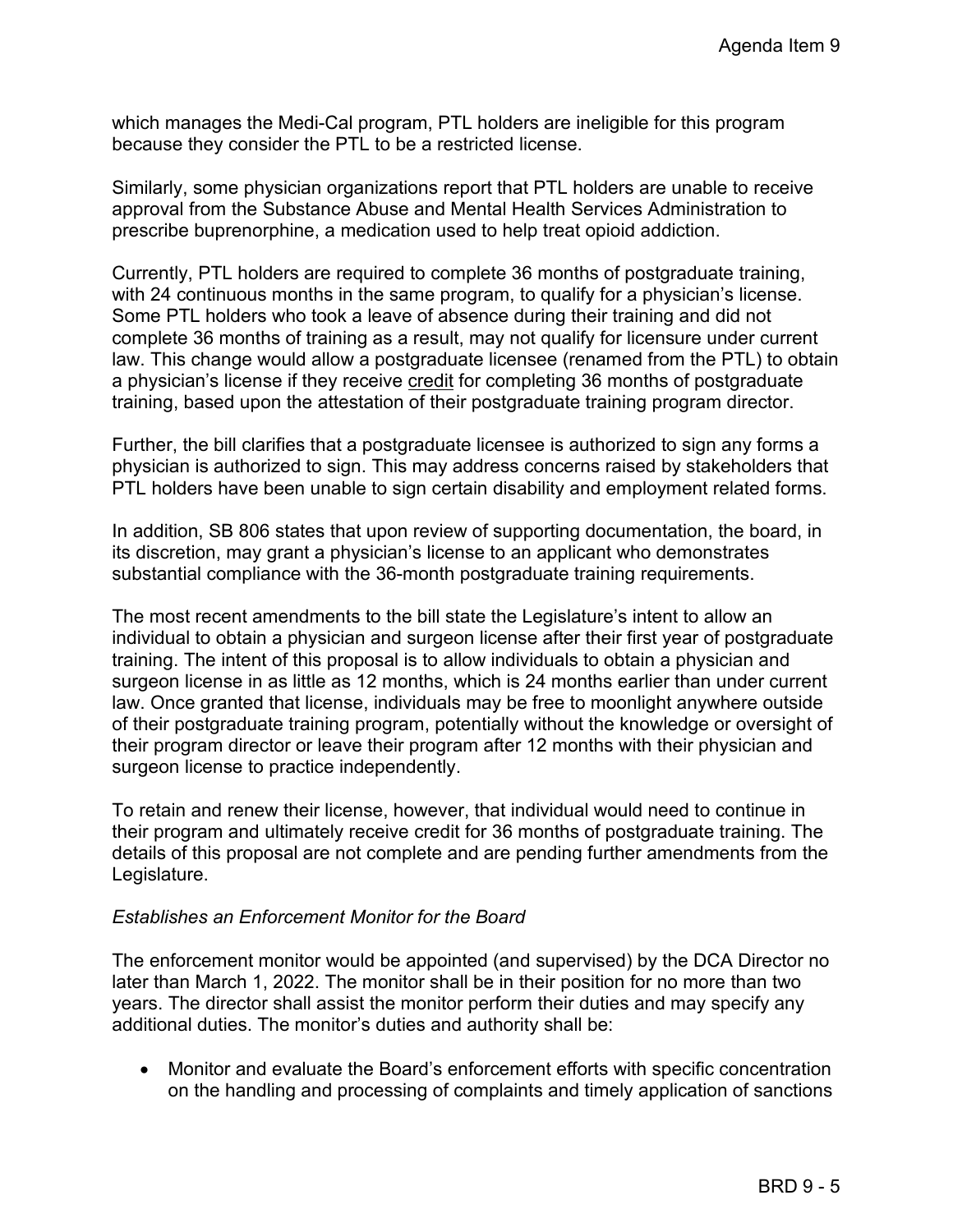or discipline imposed. The monitor shall have the same investigatory authority as the DCA Director.

- Submit an initial written report to DCA and the Legislature by December 1, 2023, and a subsequent report by March 1, 2023 (possible typo in the bill language). A final written report shall be issued within two and one-half years after the monitor's appointment. The monitor shall provide the Board the opportunity to reply to any facts, findings, issues or conclusions in their reports with which the Board disagrees.
	- $\circ$  These reports shall be made available to the public and media.
- Make oral reports to DCA or the Legislature.
- Shall not exercise authority over the Board's management or staff.

The Board's responsibilities regarding the monitor are:

- • Cooperate with the monitor and provide data, information, and files as requested by the monitor.
- Pay all costs associated with the employment of the monitor.

Prior legislation [\(SB 1950, Chapter 1085 of 2002 Statutes\)](https://leginfo.legislature.ca.gov/faces/billNavClient.xhtml?bill_id=200120020SB1950) created an enforcement monitor tasked with the following goals:

- Improving the quality and consistency of complaint processing and investigation
- Reducing the timeframes for completing complaint processing and investigation
- Reducing any complaint backlog
- • Assessing the relative value to the Board of various sources of complaints or information available to the Board to identify licensees who practice substandard care causing serious patient harm
- Assuring consistency in the application of sanctions or discipline imposed on licensees in the following areas:
	- $\circ$  The accurate and consistent implementation of the laws and rules affecting discipline
	- o Appropriate application of investigation and prosecution priorities, particularly with respect to priority cases, as defined in Section 2220.05
	- o Board and Attorney General staff, defense bar, licensee, and patients' concerns regarding disciplinary matters or procedures
	- o The Board's cooperation with other governmental entities charged with enforcing related laws and regulations regarding physicians and surgeons

### *Authorizes a Confidential Letter of Advice*

Requested via the Board's Sunset Report, SB 806 authorizes the issuance of a confidential letter of advice to resolve complaints. These are intended to be issued in circumstances where there is no concern related to the licensee's fitness to practice and the proposed action (e.g. an educational course) is sufficient to protect the public and rehabilitate the licensee.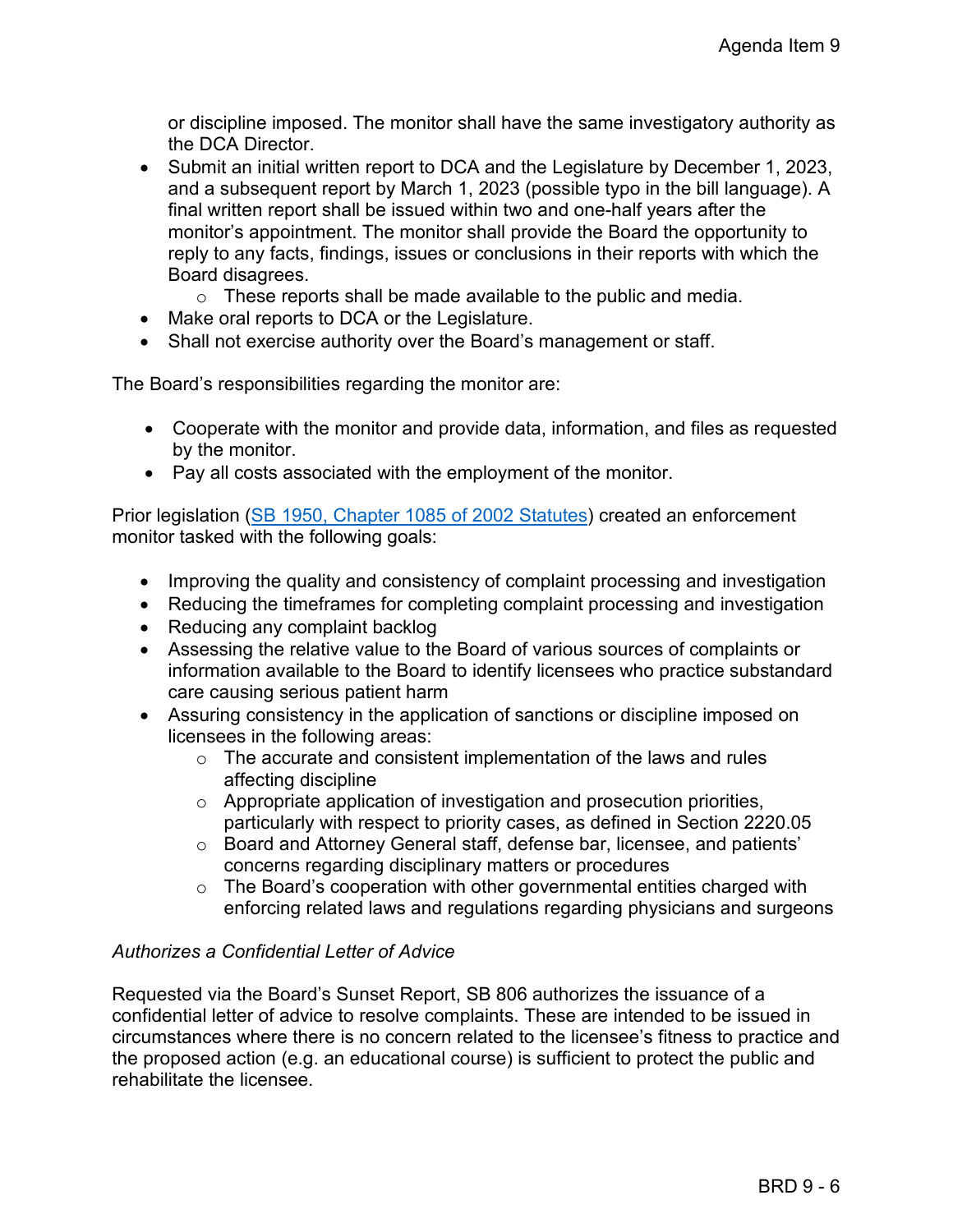The complaint and letter of advice would be maintained for a three-year period, and if no further complaint against the licensee is received, the complaint and letter will be purged. The bill allows the Board to delegate this authority to the Executive Director and requires that a rulemaking be completed to implement this new enforcement tool.

#### *Supports Transition to Online License Applications*

SB 806 authorizes the Board to end the use of paper-based application processes for certain initial applicants and renewing licensees, including:

- Physicians who are renewing their license
- Initial licensure and renewal applications for licensed midwives and the various polysomnography registrants.

 to its licensees. It also requires licensees to obtain an email address (if they don't In addition, the bill eliminates the requirement for the Board to mail renewal reminders already have one) and provide it to the Board no later than July 1, 2022.

 and execute a communication plan to notify applicants and licensees. Prior to implementing changes to its application processes, Board staff would develop

#### *Maintains Current Board Makeup and Extends Board Authority for Two Years*

The current version of the bill does not change the composition of the Board and it extends the authority for the Board members to be appointed for two years, until January 1, 2024, rather than the typical four years.

 Notably, the bill so far does not extend the sunset for the Board's authority to appoint an Executive Director or for the AGO to act as legal counsel for the Board for judicial and administrative proceedings. Legislative staff indicate that this will be addressed in future amendments.

#### **Next Steps in the Legislative Process**

SB 806 is awaiting a hearing in the Assembly Appropriations Committee. After approval by that committee, it will then be considered by the full Assembly, likely during the week of August 30, followed by a vote in the Senate prior to September 10. The Governor would have until October 10, 2021, to sign the bill into law.

#### **Consideration of a Position on the Bill**

The language of Senate Bill 806 addresses the following priorities for the Board:

- Extends the Sunset date of the Board
- Increases certain licensing fees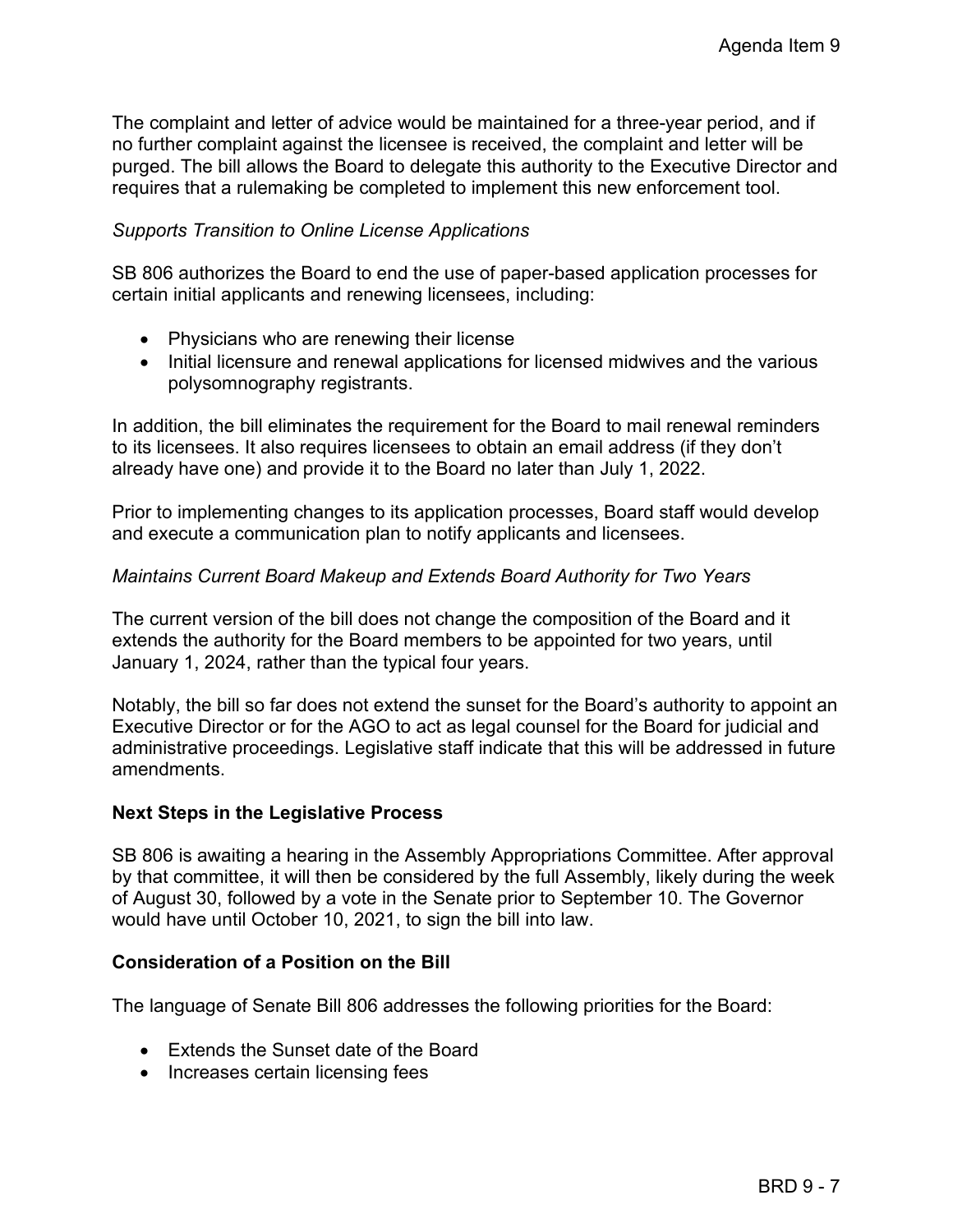- Restores authority to recover investigation and prosecution costs for disciplined physicians
- Makes progress on addressing certain challenges faced by PTL holders
- Supports eliminating paper from the Board's application processes
- Implements the enforcement monitor
- Establishes authority for a confidential letter of advice

The Board may wish to consider whether the intended changes to the PTL and related training requirements are sufficient to protect the public, as compared to current law.

 SB 806 does not include all the Board's priorities; however, it makes progress on several key issues. This is the Board's final meeting scheduled before the Legislature adjourns on September 10.

 to consider maintaining a Support, if Amended position, but direct staff to request the Due to the unusual circumstances surrounding sunset legislation, the Board may wish Governor sign the bill into law, even if the bill is not amended as requested by the Board.

FISCAL: Modest revenue increases to the Board's fund

SUPPORT: Medical Board of California (if amended)

 California Health+ Advocates (unless amended) California Residency Network (unless amended) Community Clinic Association of Los Angeles County (unless OPPOSITION: Altamed Health Services Corporation (unless amended) California Academy of Family Physicians (unless amended) California Chapter of the American College of Emergency Physicians (unless amended) California Medical Association (unless amended) amended) Consumer Watchdog (unless amended) Health Alliance of Northern California (unless amended) Lifelong Medical Care (unless amended) [Partial list]

ATTACHMENT: [SB 806, Roth – Healing Arts.](https://leginfo.legislature.ca.gov/faces/billNavClient.xhtml?bill_id=202120220SB806)  Version: 7/13/21 – Amended